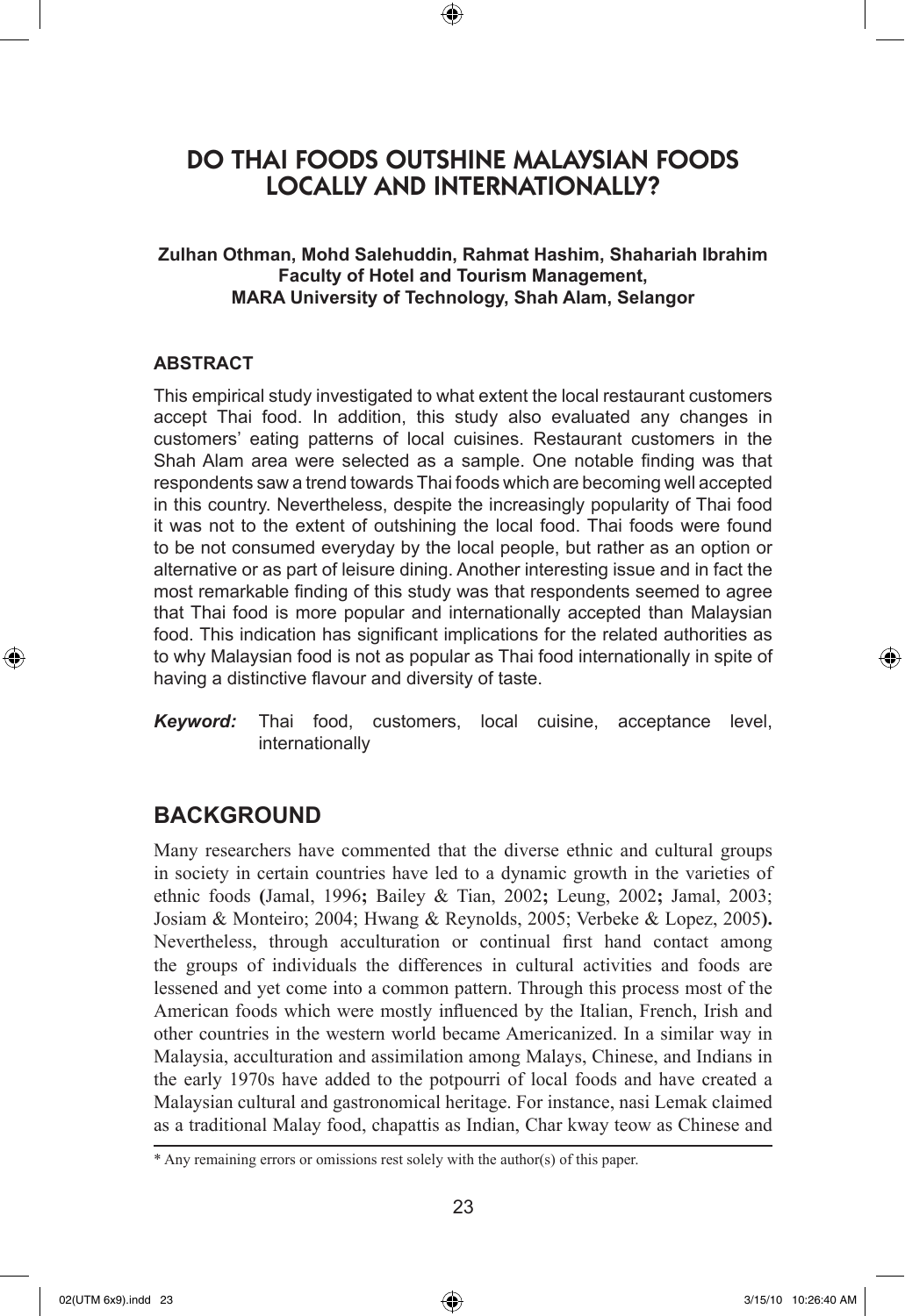many others no longer belong to one single ethnic group, but are well accepted as Malaysian foods. This is well proven by the many ethnic restaurants and street stalls in this country offering such a combination of foods. According to Lee (1988) this limelight is very much due to the political stability and close inter-cultural relations among the ethnic groups, along with the government roles. Ramli et al (2003) noted that in line with this development, the array of foods and restaurants in Malaysia were burgeoning. They in fact argued that the old styles of restaurant setup which merely provided for basic selling and buying food are over**.** 

Othman et al. (2005) named three other factors contributing to the prosperity and changes in Malaysian food. First, the emergence of technology and development of modern equipment such as sophisticated cooling, freezing, heating and as well as other products have enabled the chefs and cooks to create new dishes in their operation. Second is the availability of convenience food items and easy access to raw material such as vegetables, meat and spices. Lastly, simplicity in terms of styles and methods of cooking food also add value to these changes.

Apart from the above factors, Shamsuddin and Selamat (2005) argued that the influence and absorption of foreign food into the local taste mainstream have also had a significant impact on Malaysian food. For instance, the use of western style cooking, concepts of service, advanced equipment as well as fast service and efficient delivery of foods by the fast food restaurants indirectly augment the customers' taste and appetite ( Zahari et.al., 2006). The same applies to the acceptance by customers of a growing contemporary cuisine from the neighbouring countries especially Thailand and Indonesia. Nevertheless, Malaysia and Indonesia have been claimed to share the same cuisine treasures, therefore this paper specifically focuses on Thai food despite Thailand sharing a border with Malaysia in the northern area.

In the last ten years Thai food has been making waves in Malaysia. This is not to generalize, but the number of restaurants offering Thai food in this country is on the rise. Thai food is flourishing not only in the large cities but even in secluded areas. Thai food is now seen to be well accepted as most restaurant businesses incorporate this cuisine in their menus to suit the customers' wide range of taste. This can clearly be seen as most of the restaurants which sell Thai food are quite packed with customers especially during dinner time. Changes in customers' tastes and eating out habits probably caused this boom. Some restaurant operators in fact, hire Thai cooks from Southern Thailand just to cater for the local customers. Based on personal experience, the most popular Thai dishes among the Malaysian customers are the kinds of Padthai, Nam Phrik, Yam and Tom Yam Goong. To better understand these dishes they are explained as follows:

Pad Thai – A stir fry dish which is influenced by Chinese styles and is most popular in Thailand. It includes vegetables, beef, chicken, seafood or a combination of them.

⊕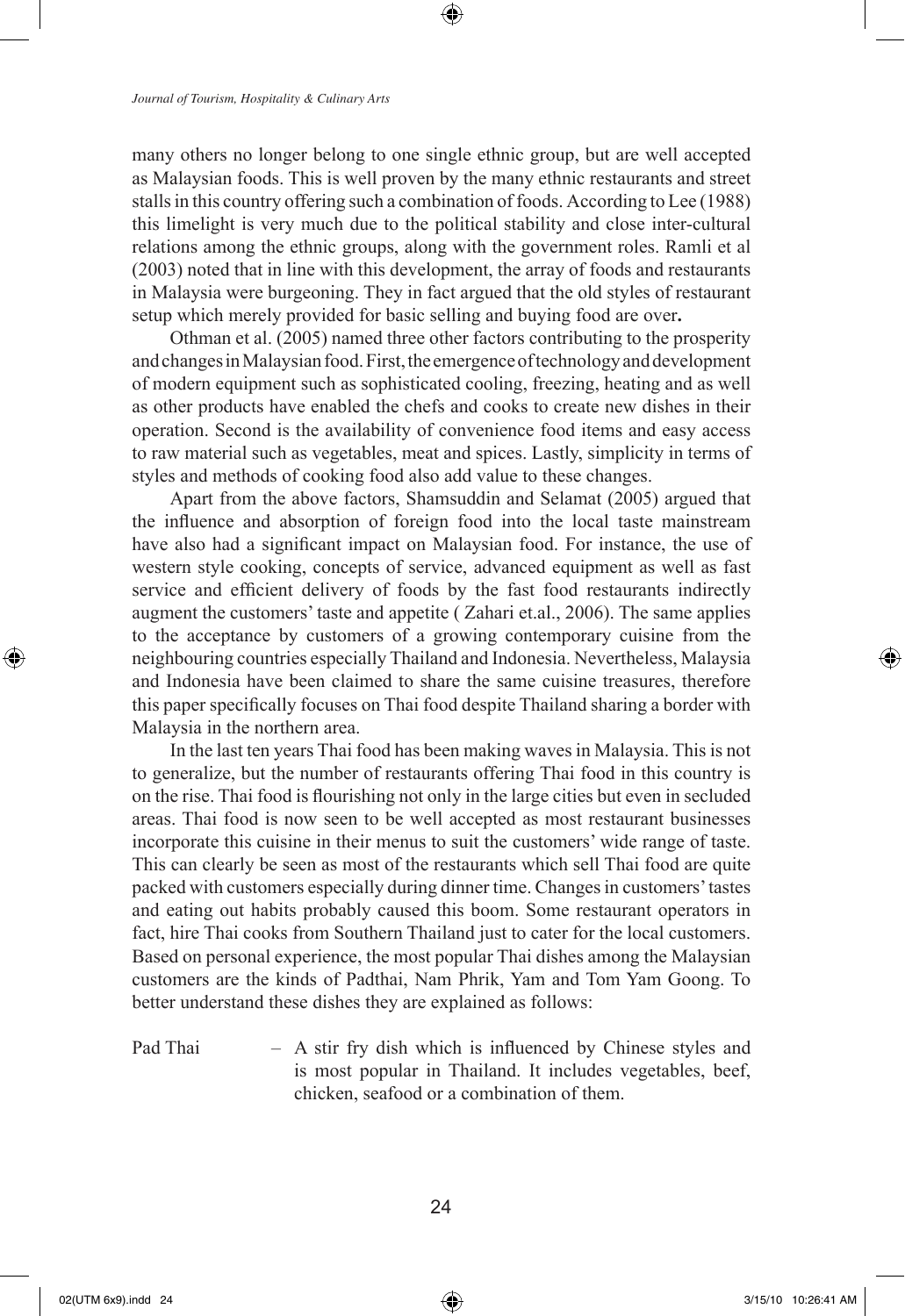| Nam Phri | - Cili paste in various meat or fresh seafood dishes and cooked<br>in a sweet and sour sauce flavour.                                                                              |
|----------|------------------------------------------------------------------------------------------------------------------------------------------------------------------------------------|
| Yam      | - A kind of Thai salad with a blended dressing comprising fish<br>sauce, salt, lemon juice, chili, shallot and garlic. A popular<br>salad includes shrimp, mango, papaya and beef. |
|          | Tom Yam Goong – A pungent flavoured Thai soup originating from a boiling<br>technique and popular all over Thailand.                                                               |

⊕

Nevertheless, in this country some names of those dishes are modified to make them more understandable by the customers and to accommodate the local palate. They are altered a little despite no significant changes in terms of ingredients. For instance, Pad Thai is popularly known as padprik in this country while Nam Phrik is known as "three flavours sauce" or "sos tiga rasa". The rapid growth of Thai food in this country has raised the question as to whether this neighbouring country's food has outshone the local food. In other words, is Thai food engulfing the popularity of the Malaysian food. In researching this, the following objectives were set:

- to find the extent of the acceptance level by local customers toward Thai food and any changes in customers' eating of local cuisine
- to compare the respondent's views based on marital status.
- to examine which food is internationally accepted out of Malay and Thai food.

# **INSTRUMENT**

The survey questionnaire was developed to obtain the information related to research objectives. The instrument was divided into three major sections. Each section contains questions addressing the variables to suit the research objectives. The first section (A) is designed using nominal scales and focuses on respondents' demographic profiles. Items relating to gender and marital status are asked in this section. Section B consists of items assessing respondents' acceptance level of Thai food. Respondents are asked to report their views on a five type Likert scale ranging from 1 with " totally disagree " to 5 " totally agree". Four open ended questions asking respondents to write short answers about their feelings about Thai food are created in Section C. This section is expected to provide greater insight into why respondents choose particular restaurants. Small open ended questions were created to solicit customers' opinions on the importance of service in restaurant operations. To check the clarity, the proper use of terms and the meaning and relevance of each statement, a pilot test was conducted before the actual survey.

 $\bigoplus$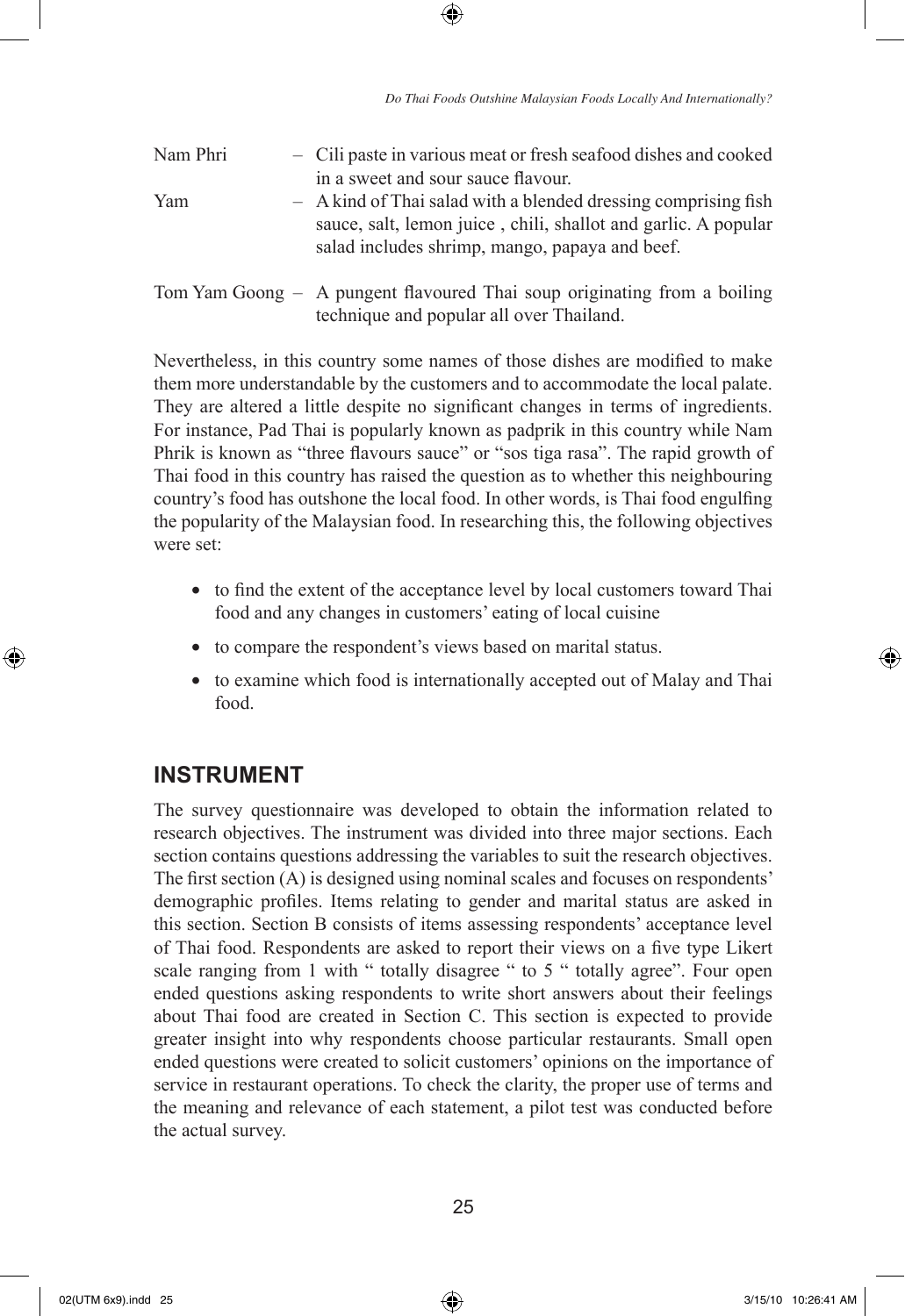*Journal of Tourism, Hospitality & Culinary Arts*

### **Data Collection Process**

As this study sets out to provide the foundation for other future studies of such a nature, restaurant customers in Shah Alam area were selected as a sample. However, due to a large number of restaurants in this area, only those serving Thai food were chosen for this study. Prior to this decision, a preliminary survey looking at the restaurants' profiles based on information gathered from Majlis Bandaraya Shah Alam (MBSA) was carried out in Section 2 to Section 19 in the city of Shah Alam. The number that meets the criteria is around twenty (20) restaurants. It was also decided to obtain 30 completed surveys from each restaurant customer, which would reach the total of 600 respondents. This number would give a sample large enough for vigorous statistical analysis. Subsequent to this decision, the survey was administered during lunch and dinnertime by the researchers and research assistants at the selected restaurants. Restaurant patrons were approached and requested to complete the survey and were informed that their individual responses were anonymous and confidential. Surveys were conducted every weekend in the month of December 2006. A total of 400 usable questionnaires were obtained for data analysis. The data were tested for reliability using the Cronbach alpha procedure. The alpha coefficient value of .763 indicates reliable measures of the construct for each of the items. .

⊕

# **ANALYSIS AND FINDINGS**

Before looking into the specific responses to each item, frequencies related to gender, marital status and regularity of taking Thai food among the respondents were computed. The result showed that the number of males exceeded female respondents with 65.0 per cent against 35.0 per cent. A total of 35.3 percent of respondents were married while 64.8 percent were single. The higher proportion of single bachelors was expected as this group is believed to patronize restaurants more than married men. In terms of regularity of taking Thai food, 12.5 percent reported they had it more than three times a month, 44.3 per cent had it twice a month, 37.8 per cent had it once a month and 5.5 percent had it every week. It appears that people in the Shah Alam area are only taking Thai food as an option rather than being attached to it at all times.

#### **Overall Responses**

To examine the acceptance level by local customers of Thai food and any changes in customers eating local cuisine, the descriptive statistic looking at the mean scores of the all items was employed. The findings are presented in Table 1.

⊕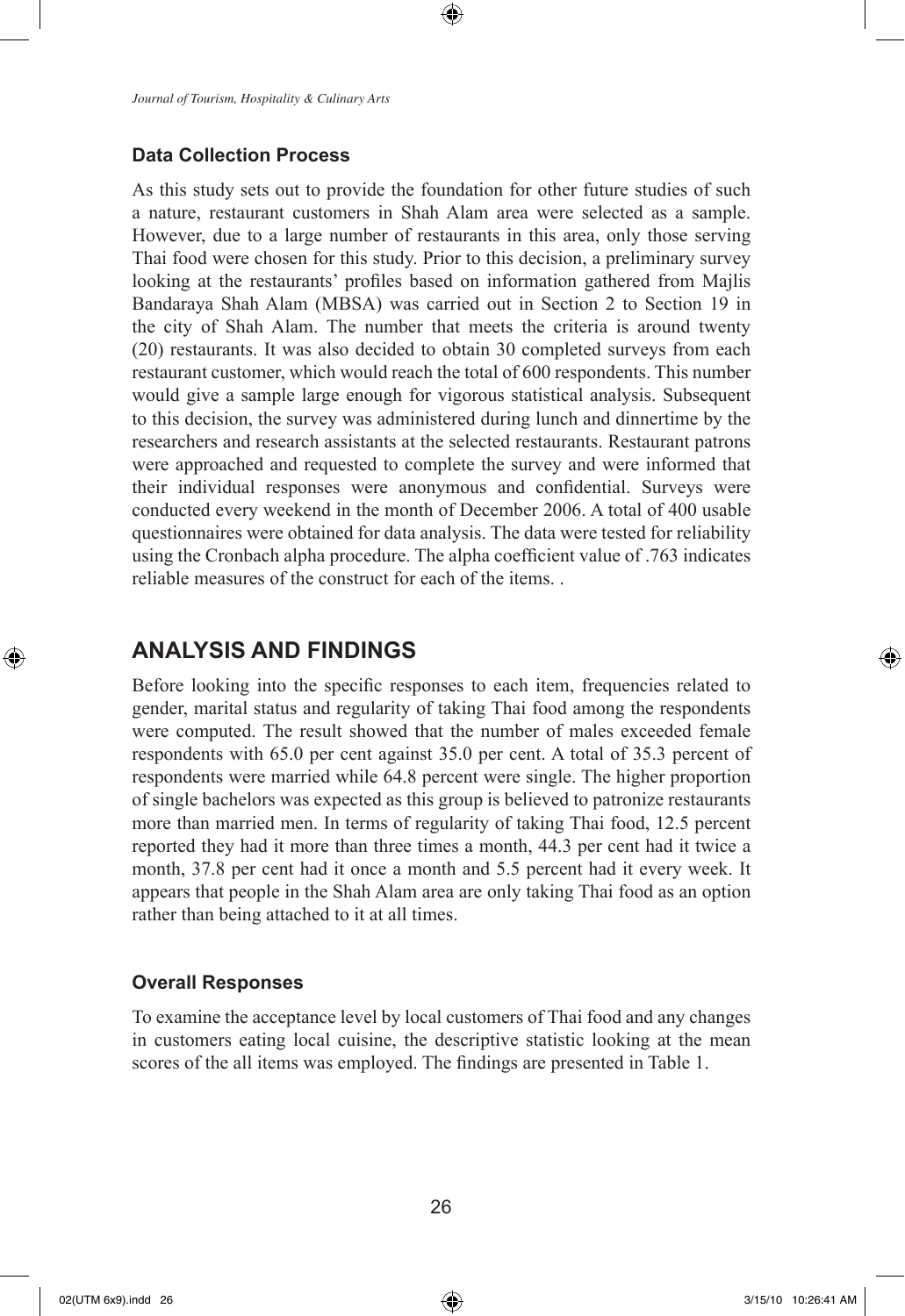| <b>Totally Disagree</b>                                                       | Disagree | Slightly Agree                                             | Agree | Strongly agree |      |  |
|-------------------------------------------------------------------------------|----------|------------------------------------------------------------|-------|----------------|------|--|
| 1                                                                             | 2        | 3                                                          | 4     | 5              |      |  |
| <b>Items</b>                                                                  |          | $\mathbf n$                                                | Mean  | S.D            |      |  |
| Thai food has a better taste than local food                                  |          | 400                                                        | 1.75  | .671           |      |  |
| Thai food is only suitable to be eaten in a specific meal                     |          | 400                                                        | 4.24  | .684           |      |  |
| More people in this country now go for Thai food                              |          | 400                                                        | 3.21  | .960           |      |  |
| Only a few Thai foods are popular in this country                             |          | 400                                                        | 3.73  | .836           |      |  |
| I will be always taking Thai food                                             |          | 400                                                        | 2.23  | 1.01           |      |  |
| Thai food can be served at any time                                           |          | 400                                                        | 2.23  | 1.10           |      |  |
| I think Thai food is more popular than local food                             |          | 400                                                        | 1.35  | .478           |      |  |
| Thai food is an alternative for me                                            |          | 400                                                        | 3.17  | .951           |      |  |
| Despite liking Thai food the local food is still my first<br>choice           |          | 400                                                        | 4.50  | .552           |      |  |
| I take Thai food occasionally                                                 |          | 400                                                        | 4.58  | .950           |      |  |
| I believe Thai food is internationally popular than the local<br>food         |          | 400                                                        | 4.83  | .373           |      |  |
| Thai food is only suitable for cooking to order                               |          |                                                            | 400   | 3.80           | .684 |  |
|                                                                               |          | I take Thai food because I am bored with the local food    | 400   | 1.39           | .489 |  |
|                                                                               |          | Thai food is easier to prepare than most of the local food | 400   | 3.60           | .992 |  |
| Thai food is similar to the Chinese food                                      |          |                                                            | 400   | 3.50           | .804 |  |
| I believe Thai food is much more popular than western food<br>in this country |          | 400                                                        | 1.78  | .702           |      |  |
| Thai food suits all appetites                                                 |          | 400                                                        | 3.49  | .656           |      |  |
| Thai food has more varieties compared to the local food                       |          | 400                                                        | 2.07  | .672           |      |  |
| Despite the price being a little bit higher I still like Thai<br>food         |          | 400                                                        | 2.97  | 1.01           |      |  |
| Thai food is only suitable to be served hot                                   |          | 400                                                        | 4.09  | .740           |      |  |
| I only take Thai food at dinner time                                          |          | 400                                                        | 4.19  | 2.56           |      |  |
| I will take almost any type of Thai food as long as it is<br>halal            |          | 400                                                        | 3.70  | 1.15           |      |  |
| Thai food is well accepted by the local people                                |          | 400                                                        | 4.31  | .632           |      |  |

**Table 3** Showing the mean scores an levels of agreement of respondents' general attitudes about Thai food

 $\bigoplus$ 

 $\bigoplus$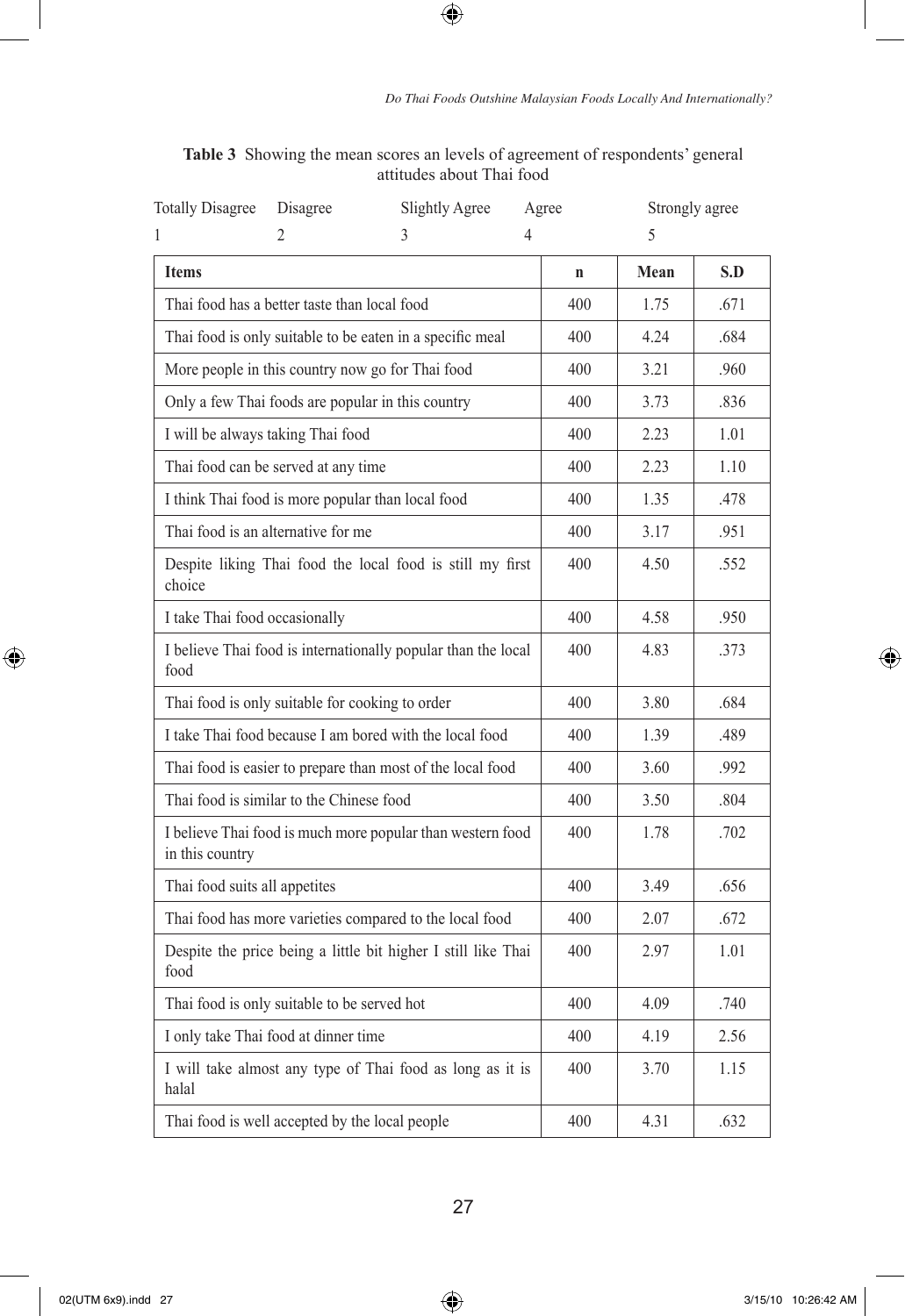*Journal of Tourism, Hospitality & Culinary Arts*

Looking at the table, respondents clearly reported themselves as somewhat disagreeing that Thai food provides overall better taste than the local food (1.75) and they took Thai food because they were bored with the local food (1.39). They also tended to disagree that Thai foods were more popular than local (1.35) and western food (1.78). With this level of impression, it is not surprising that they expressed that Thai food is only suitable to be eaten in a specific meal (4.24), believing only a few Thai foods are popular in this country (3.73) therefore they take this food as an alternative (3.17). This notion is supported as they somewhat disagreed that they would always take Thai food (2.23), they were less sure that this food can be served at any time (2.23) and disagreed that Thai food has more variety compared to the local food (2.07).

⊕

A similar pattern of views occurred on a few items. For instance, respondents clearly expressed themselves as taking Thai food occasionally (4.83). They indeed believed that Thai food is simple to prepare (3.60), only suitable to be served hot (4.09), at dinner time (4.19), as cook to order food (3.80), and similar to Chinese food (3.50). Together these points indicate that the majority of respondents were only taking Thai food as an option rather than being attached it at all times. In other words, they persistently believed that local foods are still their first choice or saw themselves as being in favour of the local food compared to Thai food. This notion is probably best explained by the mean of 4.50 given by the respondents to the item "despite liking Thai food the local food is still my first choice".

Nevertheless, despite those views, it is interesting to note that respondents implicitly agreed that more people in this country now go for Thai food (3.21) and Thai food is well accepted by the local people (4.31). Not only do the respondents highly believe that Thai food suits all appetites (3.49) and therefore they will take almost any type of Thai food as long as it is halal (3.70) and are willing to eat this food despite the price being a little bit higher (2.97). These results show that Thai food blends well with the taste of the local people and is well established in this country. This notion is further strengthened as respondents strongly agreed with the item related to Thai food being internationally more popular than the local food. In fact, this is perhaps the most interesting result of this analysis. The interest lies in the fact that the mean score at 4.83 was the highest rating given by the respondents. In actual fact, this notion probably hold true as this question is asked as it is a matter of fact rather than opinion.

### **Comparison Based on Marital Status**

It was envisaged that when marital status was used in the instrument, there would be a greater likelihood of the single bachelor preferring Thai food compared to those married as they are believed to patronize restaurants more than the married men. Given this, the Independent t- test procedure was utilized to identify if there were any statistically significant differences between those responses. Table 2 reports the results from this analysis highlighting the items for which statistically significant differences were identified.

02(UTM 6x9).indd 28 3/15/10 10:26:42 AM

⊕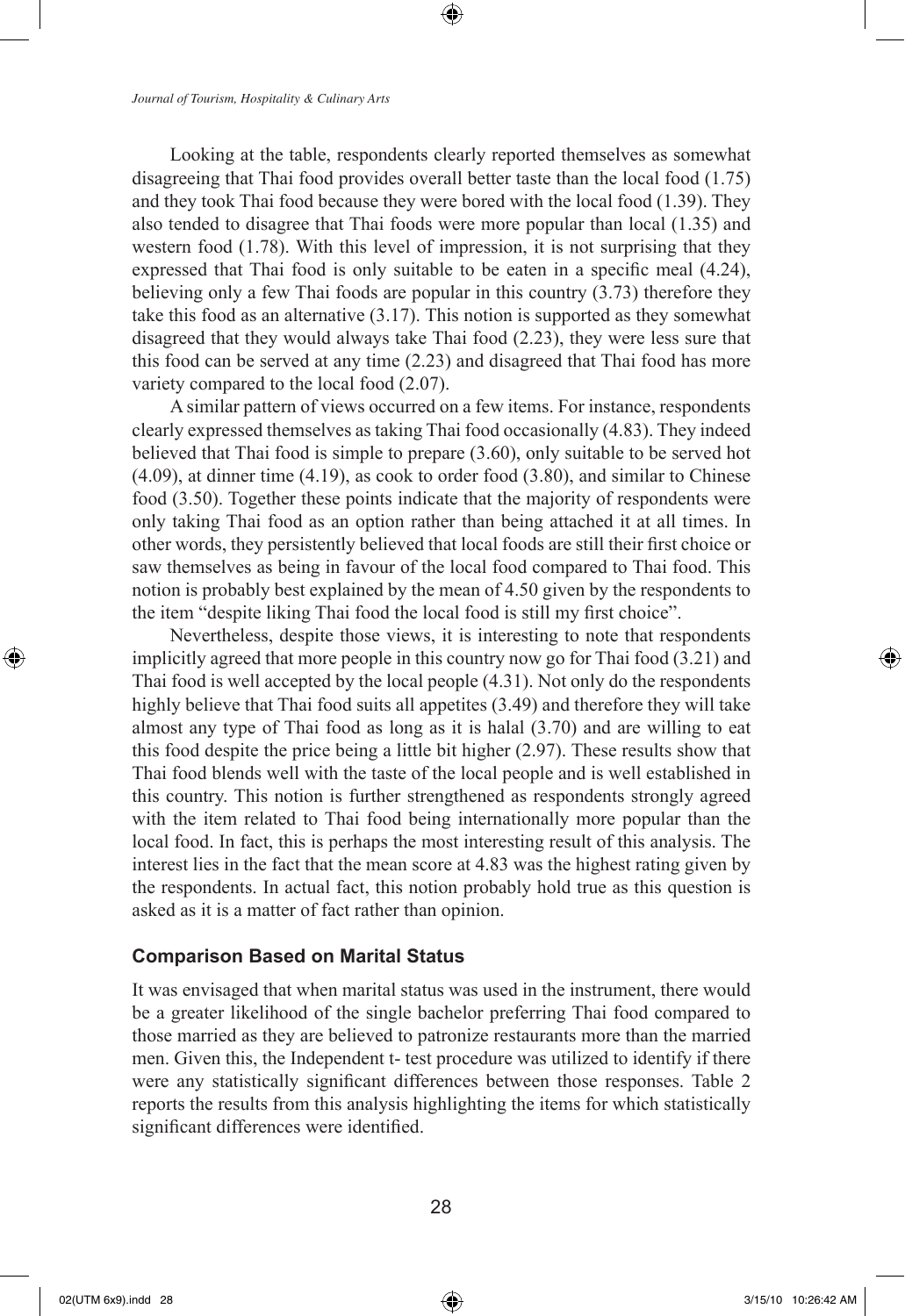| <b>Items</b>                            | n   | Marital<br>status | Mean | S.D  | t-value  | sig<br>$2-tail$ |
|-----------------------------------------|-----|-------------------|------|------|----------|-----------------|
| More peoples in this                    | 258 | Single            | 3.56 | .813 | $-5.701$ | .000            |
| country now go for Thai<br>food         | 141 | Married           | 3.01 | .980 |          |                 |
| Only a few Thai foods are               | 258 | Single            | 3.84 | .786 | $-2.023$ | .040            |
| popular in this country                 | 141 | Married           | 3.67 | .860 |          |                 |
| Thai food is an alternative             | 258 | Single            | 3.03 | .888 | $-4.115$ | .000.           |
| for me                                  | 141 | Married           | 3.53 | 1.09 |          |                 |
| Thai food suits all appetites           | 258 | Single            | 3.75 | .745 | $-6.268$ | .000            |
|                                         | 141 | Married           | 3.24 | .552 |          |                 |
| Thai food has more                      | 258 | Single            | 1.89 | .672 | 4.113    | .000            |
| varieties compared to the<br>local food | 141 | Married           | 2.17 | .718 |          |                 |
| Thai food is only suitable              | 258 | Single            | 4.29 | .448 | $-3.780$ | .000            |
| to be served hot                        | 141 | Married           | 3.78 | .842 |          |                 |
| I will take almost any types            | 258 | Single            | 3.81 | 1.06 | 2.502    | .013            |
| of Thai food as long as it<br>is halal  | 141 | Married           | 3.57 | 1.27 |          |                 |

**Table 3** Showing mean scores for items of data collection analyzed by comparing respondents' marital status with t-test result and level of significance

⊕

Note: 1. Levels of significance are at  $p < 0.05$ ;  $p < 0.01$  and  $p < 0.001$ 

2. Statistically significant differences between group in " Sig 2- tail" are **bolded.**

3. Scale  $1 =$  Strongly disagree,  $2 =$  Disagree,  $3 =$  Slightly agree,  $4 =$  Agree,  $5$  = Strongly agree

Inspection of the table reveals that out of twenty three items only seven showed statistically significant differences between single bachelor respondents and married respondents as to how they view Thai food. As such, single bachelor respondents more strongly believed  $(3.56, p = .000)$  than the married respondents (3.13) that many local people now like Thai food. They were more in agreement  $(3.75, p = .000)$  that Thai food suits all appetites  $(3.24)$  and they will take almost any type of Thai food as long as it is halal  $(3.81p=0.013$  compared to 3.57 responses given by married respondents). Despite accepting the fact that Thai food has a new impact on the local people, single bachelor respondents also recorded a greater belief than the married that only a few Thai foods are becoming popular in this country (3.84, p=.040 compared to 3.67) and they only suitable to be served hot (4.29, p= .000 compared to 3.78) and disagreed that the Thai

⊕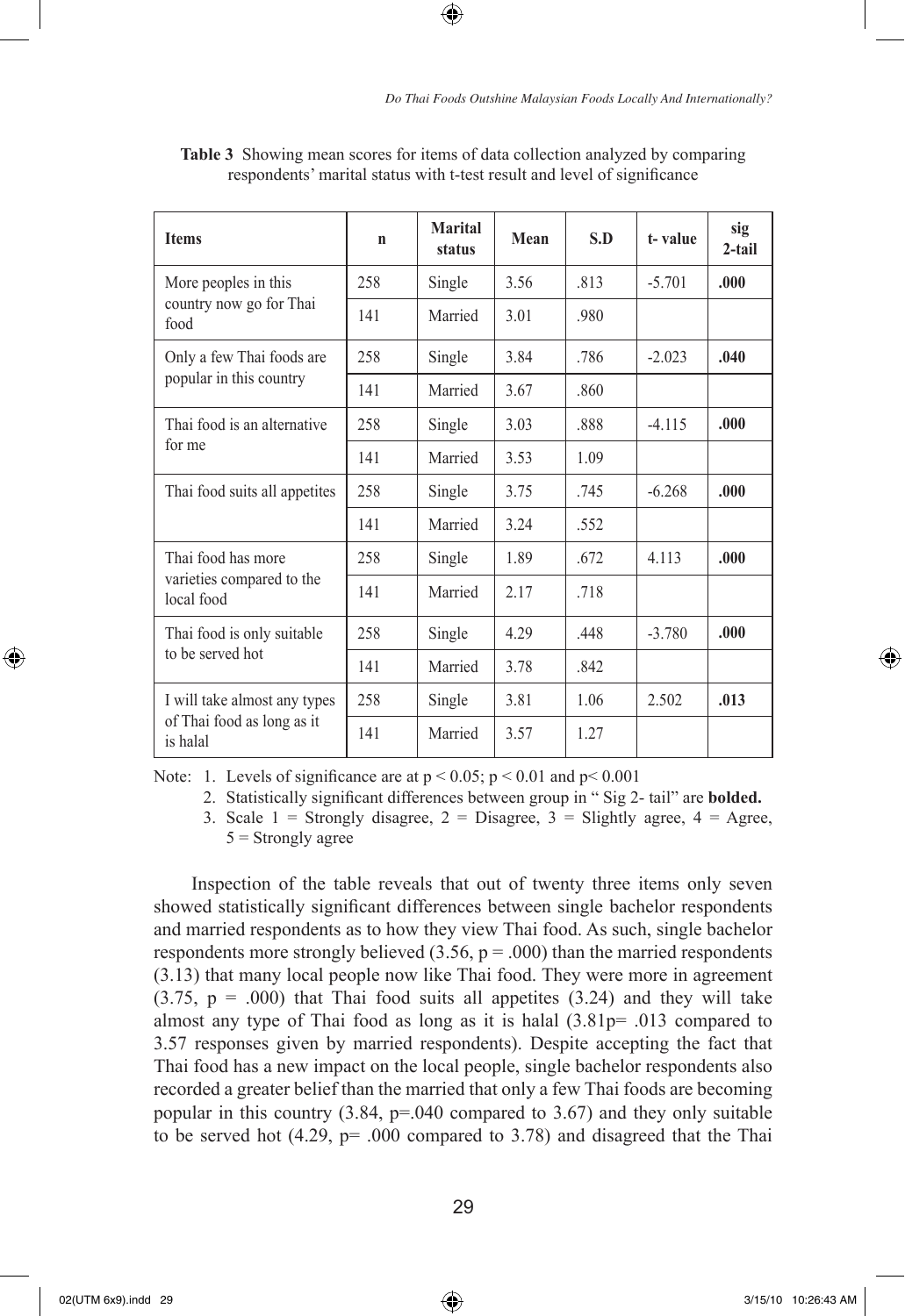*Journal of Tourism, Hospitality & Culinary Arts*

food has more varieties compared to the local food **(**1.89, p= .000 compared to 2.17). The married respondents, on the other hand, more strongly believed than the single bachelor respondents that Thai food was only as an alternative for them  $(3.53, p = .000$  compared to 3.03).

In sum, despite the statistically significant differences, in absolute terms both groups were consistent in their views towards those items. This can clearly be seen from the magnitude of the mean scores. This suggests that both groups of respondents have similar perceptions toward Thai food in this country. Therefore, the differences through the higher rating given by single bachelor respondents compared to married respondents are possibly due to the regularity of taking Thai food by this group.

### **Open ended Response**

As previously mentioned, five open ended questions were included in the instrument. The intention was to identify how the respondents openly perceived the Thai food. The first question asked the respondent, '*What are the most popular Thai foods in Malaysia?'*. The results revealed that almost all the respondents stated that Tom Yam, Padphrik, Nam phrhrik and nasi goring Pattaya were the most popular Thai dishes in this country. In actual fact, this is not surprising as most of the restaurants in this country, without doubt, sell these two dishes in their premises. This result on the other hand indicates that the majority of the respondents are more familiar with these two Thai dishes and probably have got used to them.

In the second question, respondents were asked, '*What is your opinion of the taste of Thai food ?* Overall, respondents were quite impressed with the spicy, sweet and sour taste of the Thai dishes. Some of the verbatim answers given are:

*I like taste of sweet, sour and spiciness of Thai food Thai food is spicy with a good taste Spicy, hot, sweet and sour, that is Thai food*

However, some stated that Thai foods are good to be eaten while still hot. This notion fits with the high mean ratings given by respondents to the item, "Thai food is only suitable to be served hot" in the quantitative questions. These statements also uphold the argument that Thai dishes are suitable to be served as cook to order food.

Respondents were also asked a question, " *Do you think Thai food outshines the local food. Why?"* The following quotations demonstrate some of the range of individual responses:

*No, among the locals they take Thai as an alternative. They still prefer the Malaysia food. No, Malaysian people still love their home cooking No, people take Thai sometimes but not all the time.* 

⊕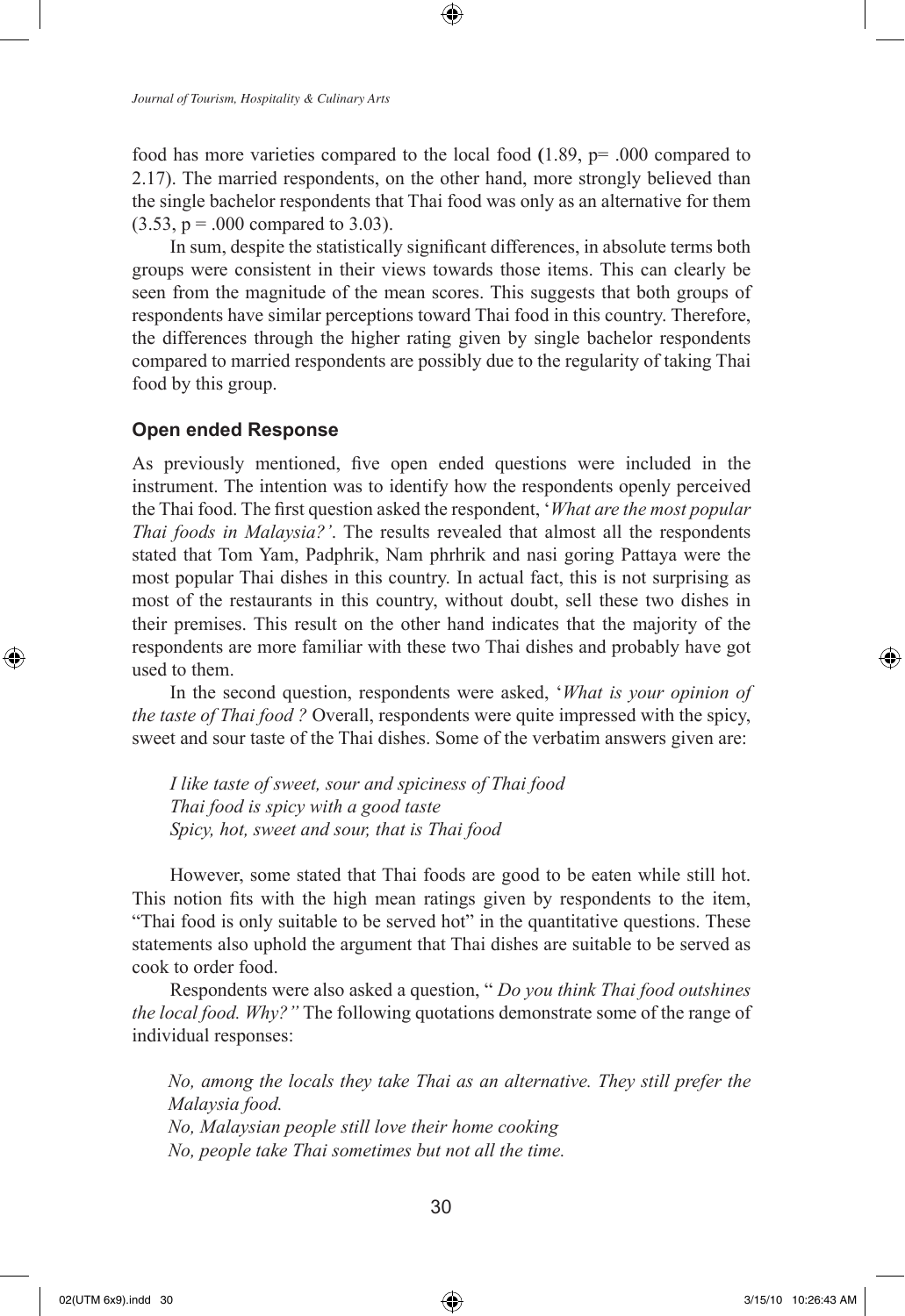These comments suggest that despite the allure of Thai food the majority of respondents still adored Malaysian food as their first preference. This was in line with the higher ratings they gave to the items, ' Despite liking Thai food the local food is still my first choice' in overall responses analysis.

⊕

The last open ended question asked, '*Which of these two cuisines (Thai and Malaysian) are internationally popular. Why?* The responses are typified by the following verbatim quotes:

*Probably Thai food, there are increasing number of restaurants in this country selling this food Thai food, they market their food through international tourists Great promotions throughout the world make Thai food more popular The large number of tourists visiting Thailand makes their food internationally more popular than ours* 

As can be seen, answers are given by the respondents in similar patterns. Whether respondents have strong evidence to support their views is not known. However, these notions fit the quantitative results. Respondents somewhat agreed with the items ' I believe Thai food are internationally more popular than the local food'. This result may suggest that some respondents, through reading, mass media and other means, recognized that Thai food is internationally well known compared to Malaysian food.

## **DISCUSSIONS AND IMPLICATIONS**

This study highlighted a range of interesting and significant findings. One of the notable findings is that respondents saw a number of Thai foods as trendy and well accepted in this country. The spiciness, sweet and sour and pungency of the dishes seem to blend well with the local taste. Respondents claimed they were familiar with some of the Thai dishes here and young single bachelors in particular more frequently eat Thai food than the married group. Nevertheless, despite being increasingly established in popularity, Thai food has not reached the extent of outshining the local food. Thai foods are found not to be taken everyday by the local people, but rather as an option or alternative or for leisure dining. They are more acceptable at dinner time as a cook to order food. With such perceptions, it is worthwhile to suggest that the restaurant operators and those who intend to venture into this business, besides offering only Malaysian food, should at least consider incorporating some of the popular Thai dishes especially in the dinner menu. Assimilating some of the Thai dishes in the menu does not mean the operators praise or popularize the foreign dishes, it is more of a strategy of complying with the current local customers' eating habits as well as adding to the assortment of foods in this country.

Another interesting issue and in fact the most remarkable finding of this study is that respondents seem to endorse Thai food as being more popular and

 $\bigoplus$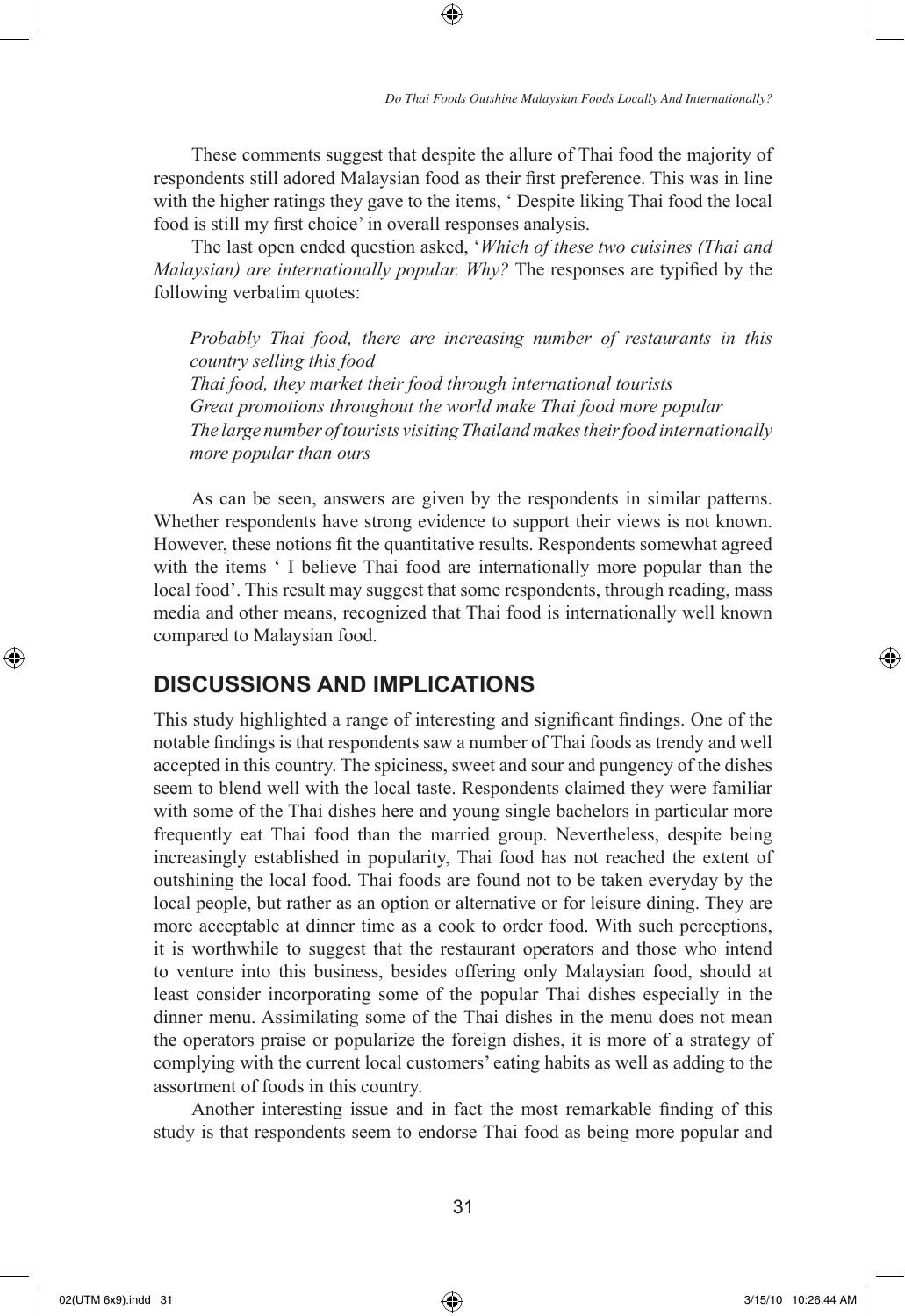internationally accepted than Malaysian food. This result in fact is in line with the result of the survey undertaken by the Kellog School of Management and Sasin Institute (2004) which revealed that Thai food is ranked at number four after Italian, French and Chinese by western respondents when asked to name ethnic cuisines. It also ranked six behind Italian, French, Japanese, Chinese and Indian for the question, " What are respondents' favorite's cuisines." One might argue that the influx of inbound international tourists to Thailand has contributed to the popularity of this country's food. To some extent this is probably true however, that is not the only reason. The aggressive Thai government participation in promotional campaigns has also boosted Thai food in the international arena. The "Kitchen of the World" project in recent years, besides others is one of the examples. This project aims to increase the number of Thai restaurants overseas and the government encourages Thai investors to invest in Thai restaurants overseas and provides support in the form of training, information and financial loans. The Thai government approved a 500 million baht budget for the project to help interested individuals (Sunanta (2005). As of 2004, there were 6,875 Thai restaurants overseas with 49 % of them in the United States and Canada, 20 % in Europe, 15 % in Australia and New Zealand, 14 % in Asia and 2% in other countries and the majority of them are owned by the Siamese. This project in fact has shown some significant outcomes, as of 2006 a total of 11,037 known Thai restaurants dotted the globe. This number is expected to have increased to 20,000 in 2008 (Tsui, 2006)

⊕

The above indicators have provided significant implications for the related authorities as to why Malaysian food is not as popular as Thai food internationally, in spite of having a more distinctive flavour and diversity of taste than a mixture of Malay, Chinese, Indian and Eurasian. In fact, to most of the international tourists Malaysia is known as a food heaven. As of now, there are fewer than 1000 Malaysian restaurants overseas (EPU, 2006) and many of them often appear under the big umbrella of Asian food, or Malaysian food with an ethnic prefix. In addition, many complain that Malaysian eateries are scarce abroad and foreigners are more familiar with dishes from other Asian nations.

Realizing this, the government of Malaysia through the Economy Planning Unit (EPU) introduced a project called "Malaysia Kitchen" at the end of 2006 to increase the number of Malaysian restaurants all over the globe. The Malaysian Deputy Prime Minister Dato Seri Mohd Najib Razak has announced that the government would offer financial incentives such as cheap loans and tax breaks to entrepreneurs who wanted to open Malaysian restaurants abroad. One hundred and fifty million (RM 150 million) have been pumped into its Export-Import Bank for this project. The *modus operandi* of this project was not very different from Thailand's 'Kitchen of the World' initiative. In promoting Malaysian food internationally, the government prioritizes standardization and quality. One of the government's procedures to control the standard of Malaysian restaurants overseas is the use of uniform menus. Dishes such as rendang, satay, nasi lemak, mee goring, teh tarik a few more are identified as compulsory items. Malaysian embassies and

⊕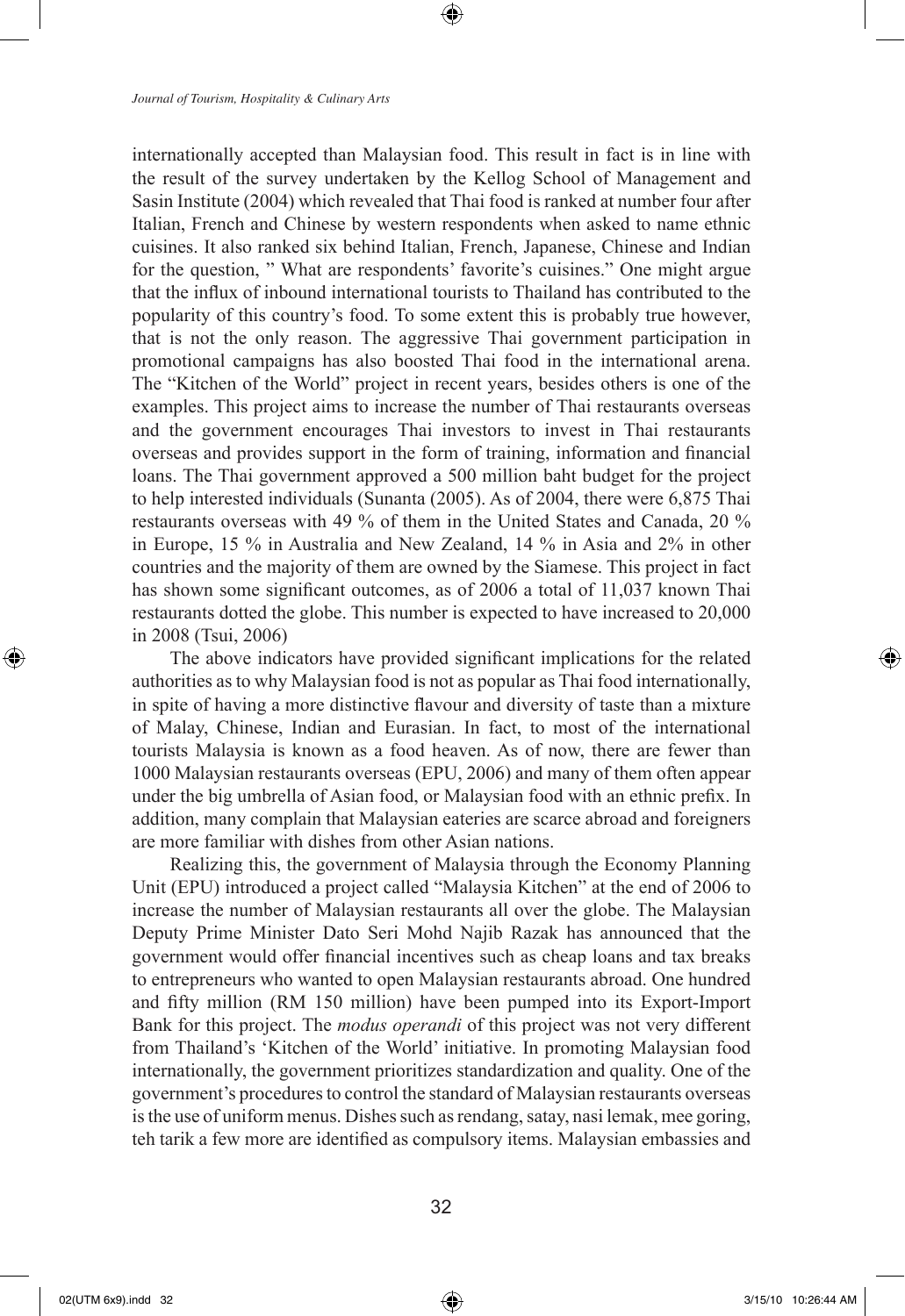the Malaysia External Trade Development Corporation (Matrade) offices abroad will act as advisers and guides for restaurateurs. From such promotional ventures, it not only generates foreign income through sales of food and service overseas but also benefits the food suppliers and other Malaysia industries, particularly in the halal food products which are an expanding market, as well as the agricultural products which are also one of Malaysia's leading exports.

⊕

As a conclusion, despite significant insights, this study faces some limitations that are inherent in the research method. One of the primary limitations of this study results from the lack of secondary data from similar studies in literature. Another limitation pertains to the sampling method. Owing to budget constraints information had to be collected only from restaurants in the Shah Alam area rather than the whole country. As a consequence, findings had to be confined and interpreted within the characteristics of the sample used. Therefore, this present study underscores the need for further investigation on this topic in a broader scope.

### **REFERENCES**

- Bailey, R., & Tian, R. G. (2002). Cultural understanding and consumer behavior: a case study of Southern American perception of Indian food. *Journal of American* Academy of Business Cambrige, 2, 58 – 65.
- Hwang, J., & Reynolds, J. S. (2005). The influence of ethnicity on evaluative criteria used by customers when selecting a Japanese restaurant in the United States. *Proceeding of the 3RD ASIA-PACIFIC CHRIE Conference 2005*,  $748 - 753$ .
- Jamal, A. (1996). Acculturation: the symbolism of ethnic eating among contemporary Britishconsumers. *British Food Journal,* 98(10), 14 – 28.
- Jamal, A. (2003). Marketing in the multicultural world. *European Journal of Marketing,* 37(11/12), 1599 – 1620.
- Josiam, B.M., & Monteiro, P.A. (2004). Tandoori tastes: perceptions of Indian restaurants inAmerica. *International Journal of Contemporary Hospitality Management,* 16(1), 18 – 26.
- Lee, R. L. M. (1988). Patterns of religious tension in Malaysia. *Asian Survey, 28*,  $400 - 418$ .
- Leung, M. W. H. (2002). From four-course Peking duck to take-away Singapore rice. *International Journal of Entrepreneurial Behaviour & Research, 8*, 134 – 147.

⊕